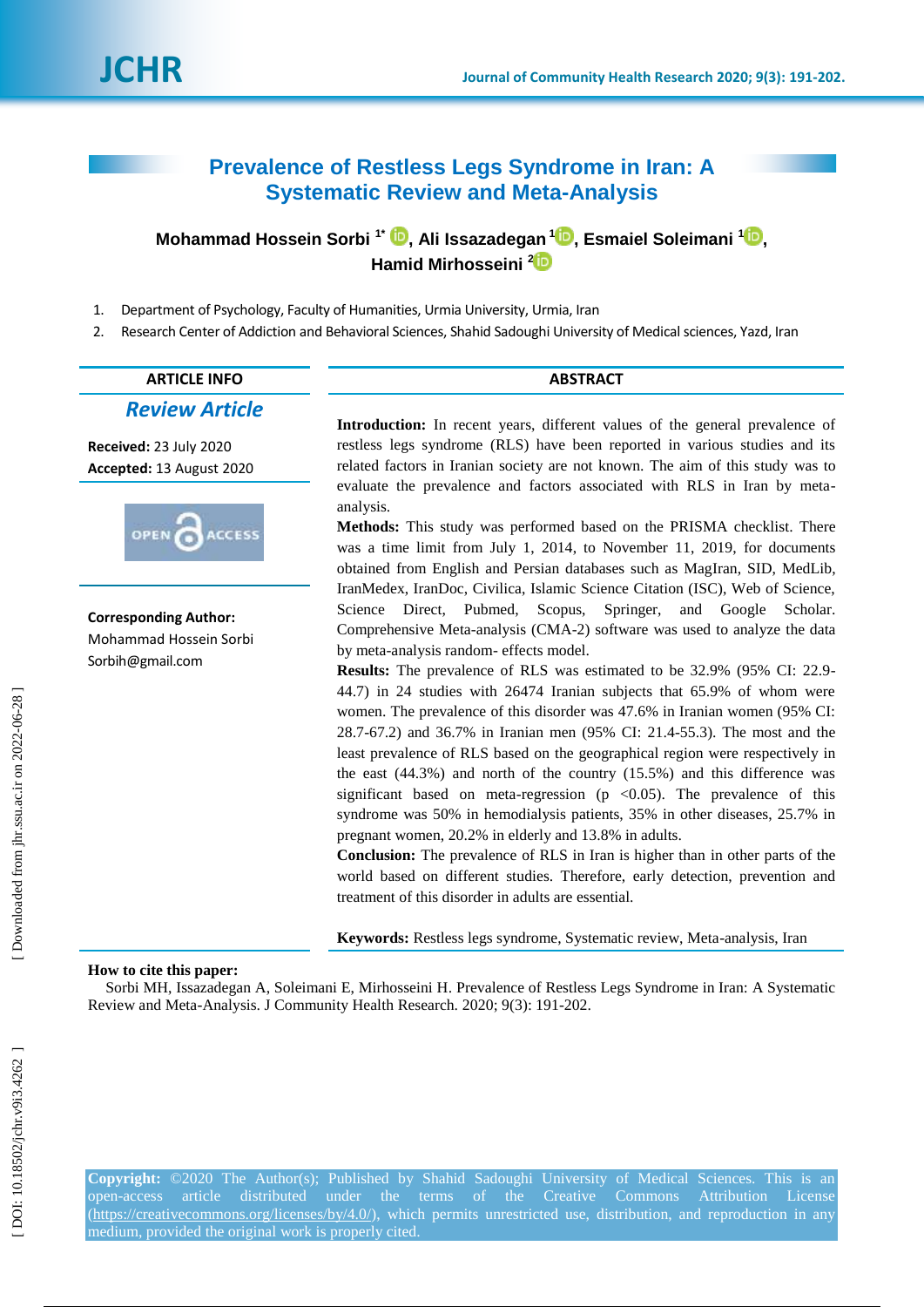#### **Introduction**

Restless legs syndrome (RLS) or Willis -Ekbom syndrome is a motor -neurological disorder that people with this syndrome tend to shake their legs during sleep and often cause insomnia (1, 2). Having an unpleasant feeling, cause people to walk during the night and fall asleep early in the morning, thereby they experience sleep deprivation and daily drowsiness that may interfere with their daily functioning (2). According to the Diagnostic and Statistical Manual of Mental Disorders (DSM -5), this syndrome has become a complete disorder and is one of the most common sleep disorders (3). Interestingly, most patients are undiagnosed or misdiagnosed (4). According to reports, about 80% of patients refer to a physician for their symptoms and only 6% were diagnosed with the disorder. After diagnosis, only 13% of patients are treated with appropriate medications (5). Four general criteria for the diagnosis of this syndrome have been developed by the International Restless Legs Syndrome Study Group (IRLSSG), which include 1) a strong desire to shake the legs to reduce the unpleasant feeling of the legs, 2) symptoms begin during sitting motionless, 3) the symptoms of the disease relieve by shaking the legs and 4) the onset and exacerbation of symptoms during the night (6, 7). This tendency to shake is associated with an unpleasant feeling in the legs, and patients have likened it to the feeling of an insect in the bone, the feeling of worm movement on the skin, water on the legs, and electricity in the legs (8).

The syndrome consists of two types of primary and secondary that in the first type, the disease is not caused by another disorder and often occurs with a positive family history. In contrast, secondary types occur in conditions such as pregnancy, renal failure, iron deficiency an aemia, diabetes, rheumatoid arthritis and neuropathy (9, 10). Evidence suggests that the pathologic mechanism in primary RLS is associated with dopaminergic system dysfunction and iron deficiency, whereas the secondary type mechanism is more associated with impaired blood serum

phosphorus and calcium (9, 11). Recent studies have suggested the role of genetics (12) in RLS while other studies pointed to the role of infectious inflammatory factors and abnormal immune responses (13).

According to some studies, the disorder is seen in 2% to 15% of the general population and the risk is 11% to 27% higher in women than men (14, 15). A meta -analysis of the North American population reported that the prevalence of RLS in adults ranged from 4 % to 29% (16). The prevalence of RLS in adults was 4% in Brazil (17), 1.8% in Japan (18), and 1.57% in Taiwanese (19). Recent studies in Iran have reported a different prevalence of RLS and the contradictory results of the presence of symptoms and associated factors. For example, Jamalnia (20) reported the RLS rate of 50%, with a mean score of 12.02, and found no difference between men and women in this disorder. Hosseini et al. (21) reported a prevalence of 27.9% of this syndrome in cardiovascular patients and Molahosseini et al. (22) reported a prevalence of 61.5% in hemodialysis patients in Yazd. RLS ha s many complications and cause a decrease in the quality of life, sleep disorder, increased risk of cardiovascular disease and even death and is closely associated with depression disorder (23, 24). Although this disorder is not as life -threatening as heart disease or diabetes, it can cause chronic insomnia and drowsiness that affect patients' quality of life (8). This syndrome impedes patients' enjoyment of life and has adverse effects on their family, social and occupational activities (2). Therefore, this study aimed to determine the prevalence of RLS in Iran by meta -analysis in order to report the general prevalence of this disorder in Iranian society as well as to present factors related to this disorder.

#### **Methods**

### *Strategy search and study selection*

The present study is a systematic review and meta -analysis that investigates the prevalence of RLS in Iranian society. Hence, to maximize the search comprehensiveness we use general English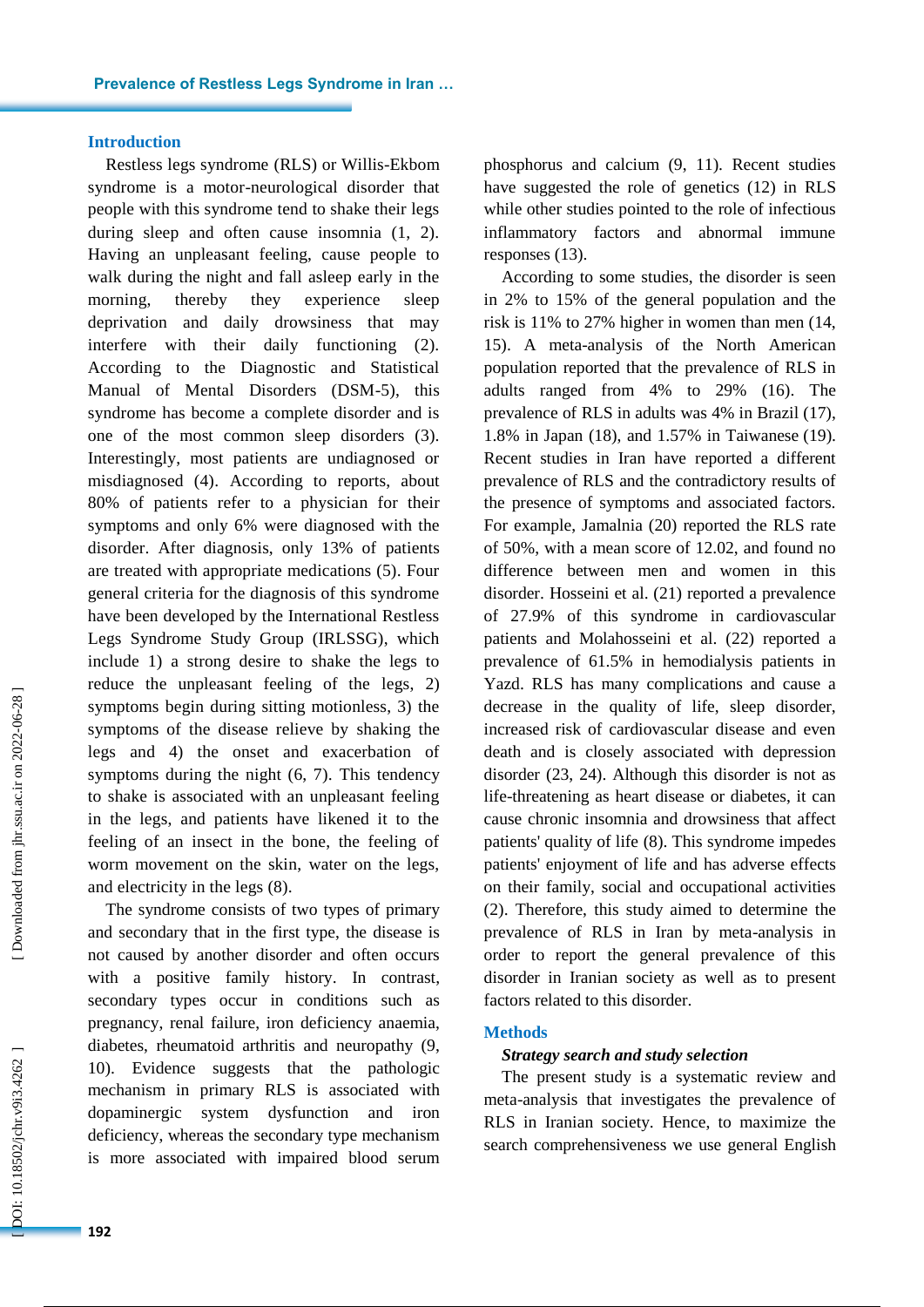keywords including : "Restless Legs Syndrome ", "Restless Leg Syndrome ", "Willis Ekbom Syndrome", "Willis-Ekbom syndrome", "Iran" which were also searched using the AND and OR operators in combination. In order to obtain relevant documentation, Persian -language articles were searched in Persian -language electronic databases including MagIran, SID, MedLib, IranMedex, IranDoc, Civilica and Islamic Science Citation (ISC). The international databases of Springer, Pubmed, Scopus, Science Direct and Web of Science were also used to collect articles published in English. Manual searching was also performed by reviewing the sources of all articles related to the topic. These sources were obtained by searching on Google Scholar.

## *Example of strategy search*

At Pabmed, we were able to get 19 articles from April 2, 2014 to December 10, 2019. The following is the search strategy on this site.

((restless legs syndrome[MeSH Terms] OR restless legs syndrome [tiab] OR restless legs[tiab] OR Willis-Ekbom Syndrome [tiab] OR Willis Ekbom Syndrome[tiab]) AND (Iran[MeSH Terms] OR Iran[tiab]))

## *Eligibility criteria*

All papers, theses, and conferences that evaluated the prevalence of RLS from July 1, 2014 , to November 11, 2019 , were included in the study. Diagnosis of RLS was determined based on the test and international criteria for RLS. The studies that discussed RLS but did not report prevalence and incidence, The studies with inadequate data, The results that could not be accessed or repeated searches were excluded from the study.

## *Quality assessment*

After evaluating the selection of studies according to inclusion and exclusion criteria, a checklist of 22 aspects of STROBE was used to evaluate the quality of the articles. This checklist covers various aspects of the methodology, such as the objectives of the study, sample size, sampling method, type of study, definition and measurement of variables, data collection tools and statistical analysis. The rating ranges from 0 to 44, which are categorized into three types of studies of low quality (0 to 15.5), medium quality (16 to 29.5) and high quality (30 to 44) (25, 2 6). So, the studies those scored 16 or higher were selected for meta analysis. Also, studies with publication bias, statistical errors, and repetitive results were identified as poor quality assessment and excluded from the study.

## *Data Extraction*

All final articles entered into the study process were prepared to be extracted by a pre-prepared checklist. This checklist includes authors' names, year of research, place of study, type of study, type of population studied, sampling method, sample size, mean and age range, the prevalence of RLS in men and women, and the overall prevalence of legs syndrome.

## *Statistical analysis*

Since in each article, the sample size and the number of RLS were extracted, binomial distribution was used to calculate the variance of each study and the weighted mean was used to combine the prevalence rates of different studies. Each study is weighted according to its variance. Formula Q and  $I^2$  index were used to evaluate the heterogeneity of the studies. The rate of heterogeneity in this study was 92.1% which, while significant, was in the range of studies with severe heterogeneity (27, 2 8). The most crucial reason for heterogeneity in this study could be due to the large difference between prevalence rates in different studies and different populations studied. Therefore, the random - effects model was used to combine studies and reduce heterogeneity. The analyzed data which all concerned the prevalence of RLS did not need to determine the publication bias and draw funnel plot . However, the meta regression model was used to investigate the heterogeneity of the studies and by using this model the relationship between years, sample size and gender segregation with the prevalence of RLS was investigated. Comprehensive Meta -Analysis software version 2 and significance level of 0.05 were used for data analysis.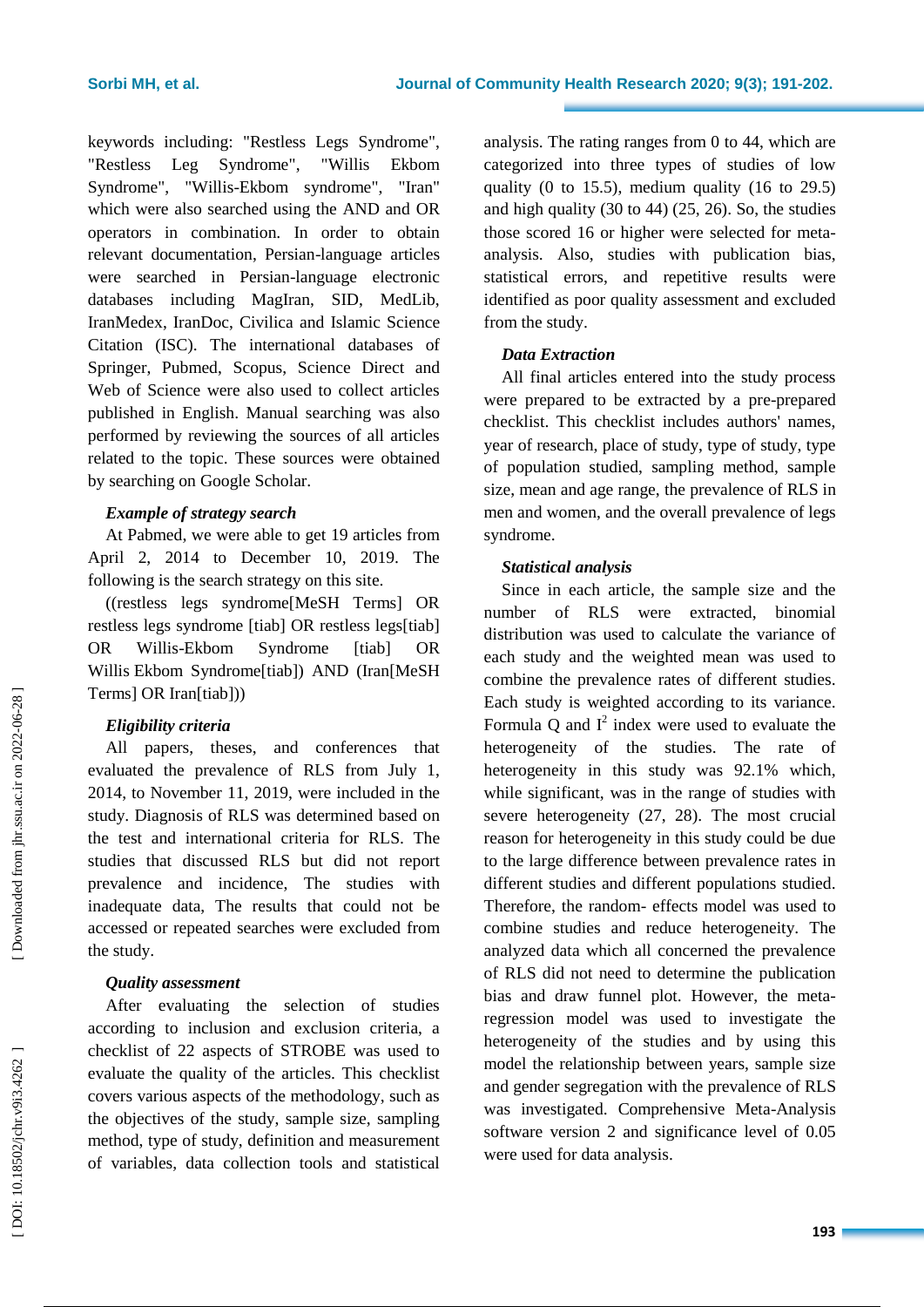#### **Results**

Based on these steps, 81 articles (71 through databases and 10 through manual search) were found. Of these, 23 sources were excluded because of duplication. Subsequently, the title and abstract of the remaining 58 articles were read out of which 25 articles were excluded because of lack of relevance to the topic. Next, each article or thesis was fully read, and nine were excluded due to

insufficient data and no relevance . Finally, 24 articles and theses of good quality entered the systematic review process. Based on the PRISMA checklist, all stages of the research method including search, review of articles, and extraction of required data were performed (Figure 1). A qualitative evaluation was also carried out by two completely independent researchers , and finally , the results were agreed by a third observer in a group.



Figure 1. Flowchart Steps for Systematic Review and Meta-Analysis

In the present study, out of the 24 studies that referred to RLS, a sample size of 26474 ranged from 15 to 75 years was obtained from Yazd, Tehran, Qazvin, Mashhad, Zabol, Kermanshah, Ilam, Saghez, Ardabil and Ahwaz. Of these, 65.9% were women (N= 17450) (Table 1). The overall prevalence of RLS in Iran was estimated to be 32.9% (95% CI: 22.9 -44.7) by meta -analysis

(Figure 2). The mean age of the participants was 52.34 years with a 95% confidence interval (46.1-58.53). Also prevalence of RLS in hemodialysis patients was 50% (95% CI: 35.3 -64.7), other diseases 35% (95% CI: 21.6 -51.2), pregnant women 25.7% (95% CI: 13.3 -44), 20.2% of the elderly (95% CI: 10.5 -35.4) and adults 13.8% (95% CI: 4.2 -37.1).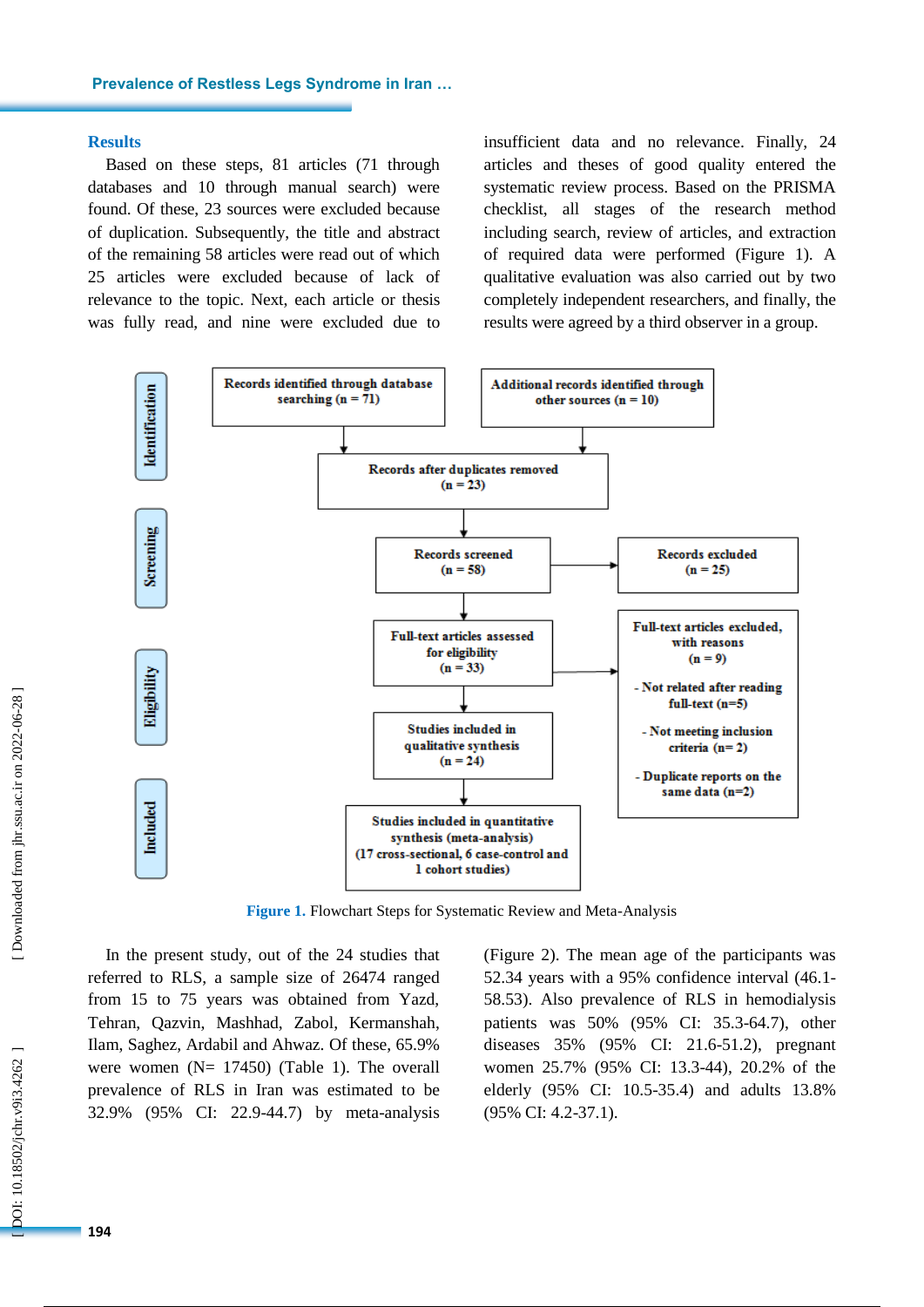

#### **Meta Analysis**

**Figure 2.** Forest plot about prevalence of RLS based on random model; the middle square of each segment represents the percentage and length of segments estimated with 95% confidence interval in each study. The rhombic sign is the prevalence of RLS for the entire study.

The least prevalence of RLS was observed in a study by Arshi et al. (36) in Ardabil (4.2%) and the most prevalence of RLS was in Shahraki - Moghaddam et al. (40) in Zabol (83.8%). The results of the meta -analysis of the prevalence of RLS in the reviewed articles are presented in Figure 3 based on geographical regions and since the confidence intervals intersect, the relationship

is not statistically significant ( $p$  <0.05). The most prevalence of RLS based on the geographical region was observed in the east of Iran (44.3%) and the least prevalence was related to the north of the country (15.5%). Meta -regression showed a significant difference between the geographical regions and the prevalence of RLS ( $P = 0.001$ ,  $β =$ 0.185).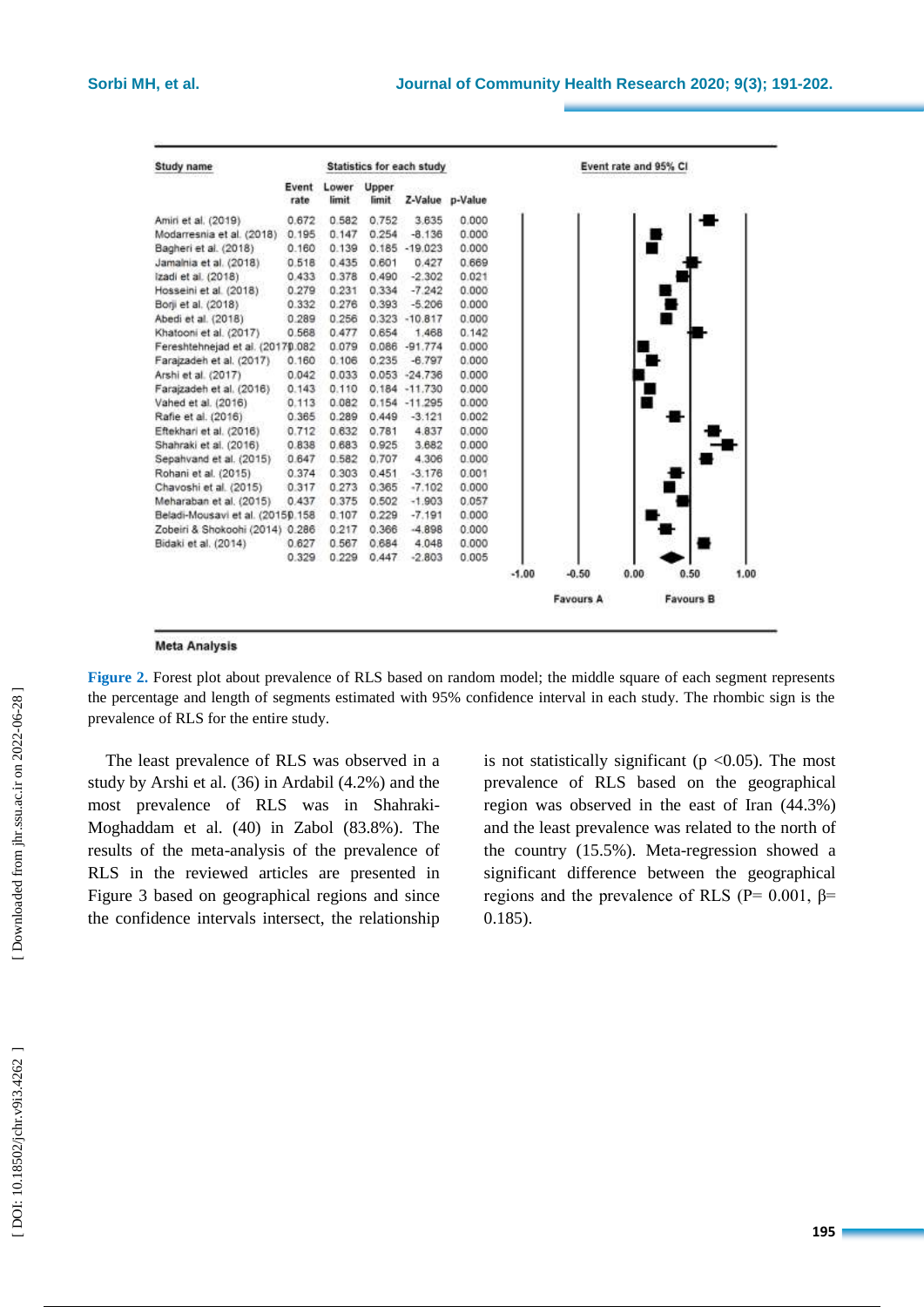| <b>Papers</b>              | <b>Publication</b> |              | <b>Sample</b> |                         |                      |                        | Age        | $\boldsymbol{Mean} \pm \boldsymbol{SD}$ | Prevalence $(\% )$       |             | <b>Total</b>                                      |  |
|----------------------------|--------------------|--------------|---------------|-------------------------|----------------------|------------------------|------------|-----------------------------------------|--------------------------|-------------|---------------------------------------------------|--|
|                            | year               | <b>Place</b> | size          | <b>Population</b>       | <b>Type of Study</b> | <b>Sampling method</b> | range      | age                                     |                          | Male Female | <b>Prevalence</b><br>$\left( \frac{9}{6} \right)$ |  |
| Amiri et al. (9)           | 2019               | Yazd         | 116           | Hemodialysis            | Cross-sectional      | Convenience            | 15-85      | $60.1 \pm 14.4$                         | 61.8                     | 75          | 67.2                                              |  |
| Modarresnia et al. (29)    | 2018               | Tehran       | 210           | Diabetic                | Cross-sectional      | Convenience            | $30 - 70$  | $54.9 \pm 7.8$                          | $\sim$                   |             | 19.5                                              |  |
| Bagheri et al. (30)        | 2018               | Ahvaz        | 980           | Postmenopausal women    | Cross-sectional      | Cluster                | $30 - 70$  | $57.3 \pm 8.5$                          | $\overline{\phantom{a}}$ |             | 16                                                |  |
| Jamalnia (20)              | 2018               | Tehran       | 137           | <b>Students</b>         | Cross-sectional      | Convenience            | $\geq$ 18  |                                         | 41.5                     | 56.3        | 51.8                                              |  |
| Izadi et al. $(10)$        | 2018               | Tehran       | 300           | Multiple Sclerosis      | Cross-sectional      | Random                 | 14-70      | $35.9 \pm 8.4$                          | 49.3                     | 41.5        | 43.3                                              |  |
| Hosseini et al. (21)       | 2018               | Tehran       | 290           | Cardiovascular          | Cross-sectional      | Convenience            | 22-79      | $56.1 \pm 12.3$                         | 24.8                     | 29.8        | 27.9                                              |  |
| Borji et al. (31)          | 2018               | <b>Ilam</b>  | 250           | Elderly                 | Case-control         | Two-stage cluster      | $\geq 65$  | $71.6 \pm 7.9$                          | $\sim$                   |             | 33.2                                              |  |
| Abedi et al. (32)          | 2018               | Ahvaz        | 700           | Pregnant women          | Case-control         | Convenience            | $\geq$ 15  | $27.5 \pm 6.3$                          | $\sim$                   |             | 28.9                                              |  |
| Khatooni et al. (33)       | 2017               | Qazvin       | 118           | Multiple Sclerosis      | Cross-sectional      | Convenience            | $\geq$ 17  | $25.5 \pm 5.7$                          | 60.5                     | 55          | 56.8                                              |  |
| Fereshtehnejad et al. (34) | 2017               | Tehran       | 19176         | <b>Adults</b>           | Cross-sectional      | Multistage random      | $\geq 30$  | $56.5 \pm 10.2$                         | 7.5                      | 8.6         | 8.2                                               |  |
| Farajzadeh et al. (35)     | 2017               | Saqqez       | 125           | Elderly                 | Case-control         | Convenience            | $\geq 60$  | $73.1 \pm 6.9$                          | $\blacksquare$           |             | 16                                                |  |
| Arshi et al. (36)          | 2017               | Ardebil      | 1558          | <b>Adults</b>           | Cross-sectional      | Convenience            | 18-30      | $36.6 \pm 12.1$                         | $\sim$                   |             | 4.2                                               |  |
| Farajzadeh et al. (23)     | 2016               | Saqqez       | 350           | Elderly                 | Case-control         | Cluster                | $\geq 60$  | $68.8 \pm 7.7$                          | 9.4                      | 20.1        | 14.3                                              |  |
| Vahed et al. $(37)$        | 2016               | Mashhad      | 300           | Pregnant women          | Case-control         | Convenience            | 18-35      |                                         | $\overline{\phantom{a}}$ |             | 11.3                                              |  |
| Rafie et al. (38)          | 2016               | Ahvaz        | 137           | Hemodialysis            | Cross-sectional      | Convenience            | 17-84      | $53.8 \pm 12.1$                         | 32.9                     | 40.6        | 36.5                                              |  |
| Eftekhari et al. (39)      | 2016               | Yazd         | 139           | Hemodialysis            | Cross-sectional      | Convenience            | $15 - 560$ | 58.2                                    | 61.2                     | 87          | 71.2                                              |  |
| Shahraki et al. (40)       | 2015               | Zabol        | 37            | Hemodialysis            | Cross-sectional      | Convenience            | $\geq$ 18  | $45.1 \pm 18.1$                         | 82.6                     | 85.7        | 83.8                                              |  |
| Sepahvand et al. (41)      | 2015               | Kermanshah   | 221           | Acute coronary syndrome | Cross-sectional      | Random                 | $\geq$ 18  | 61.3                                    | 56.6                     | 77.6        | 65                                                |  |
| Rohani et al. (42)         | 2015               | Tehran       | 163           | Hemodialysis            | Cross-sectional      | Convenience            | 18-82      | $61.3 \pm 13.3$                         | 35.9                     | 40          | 37.4                                              |  |
| Chavoshi et al. (43)       | 2015               | Tehran       | 397           | Hemodialysis            | Cross-sectional      | Convenience            | $\geq 20$  | $57.6 \pm 15.4$                         | 23.7                     | 47.4        | 31.7                                              |  |
| Meharaban et al. (44)      | 2015               | Ardabil      | 231           | Pregnant women          | Cohort               | Random                 | 18-45      | $38.1 \pm 1.5$                          | $\sim$                   |             | 43.7                                              |  |
| Beladi-Mousavi et al. (45) | 2015               | Ahvaz        | 139           | Hemodialysis            | Cross-sectional      | Convenience            | $\geq$ 25  | $51.8 \pm 13.3$                         | 13.9                     | 18.3        | 15.8                                              |  |
| Zobeiri & Shokoohi (46)    | 2014               | Kermanshah   | 140           | Diabetic                | Case-control         | Convenience            | $\geq 30$  | $46.3 \pm 13.9$                         | $\sim$                   |             | 28.6                                              |  |
| Bidaki et al. (47)         | 2014               | Yazd         | 260           | Hemodialysis            | Cross-sectional      | Convenience            | $40 - 60$  |                                         |                          |             | 62.7                                              |  |

## **Table 1.** Overview of the papers that met the eligibility criteria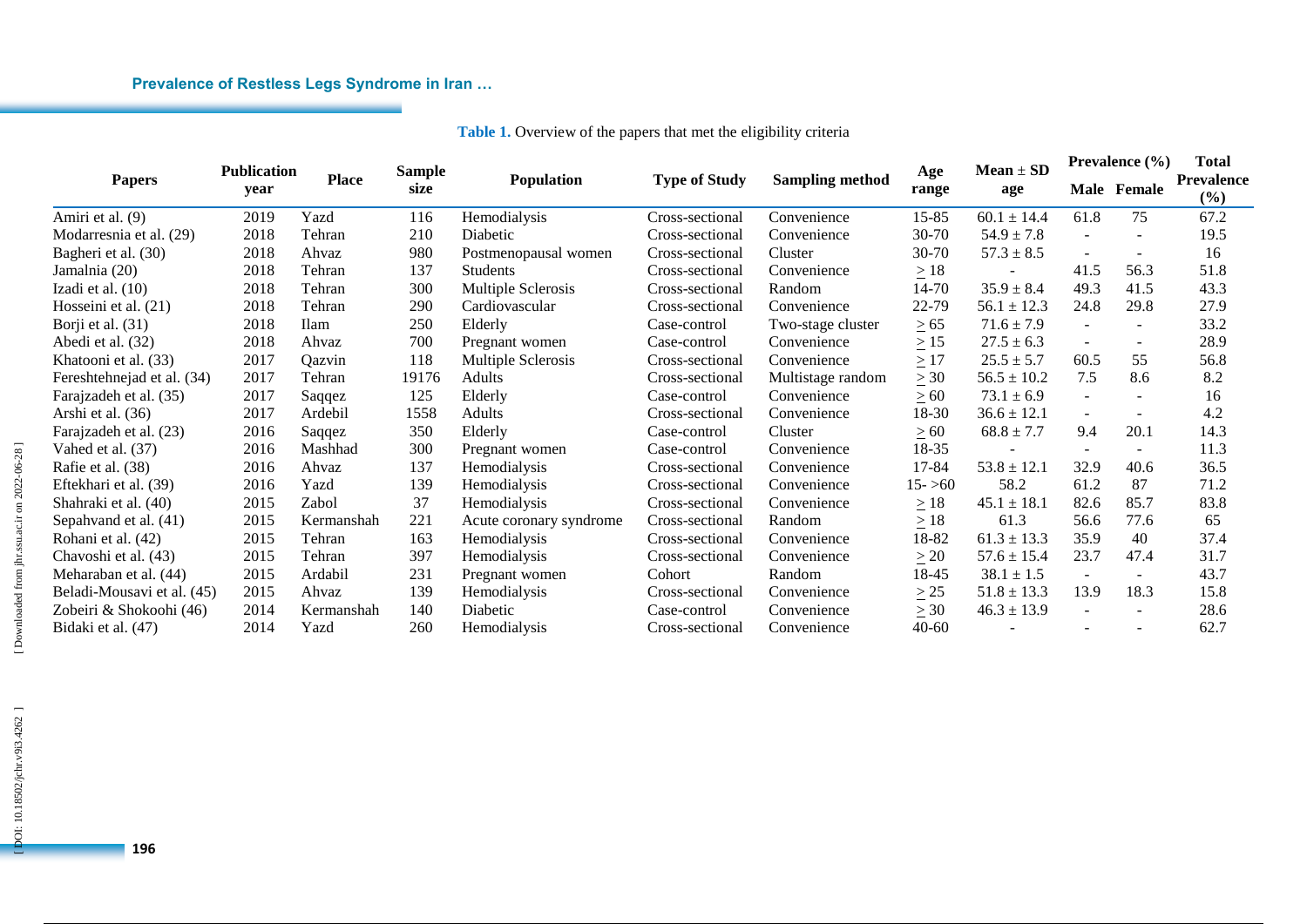

### **Meta Analysis**

**Figure 3.** Forest plot about prevalence of RLS based on geographical regions by random model; Number 1: Central region (Yazd, Tehran, Qazvin), number 2: East (Mashhad and Zabol), number 3: West (Kermanshah, Ilam, Saqez), number 4: North (Ardebil) and number 5: South (Ahvaz).

The prevalence of RLS was studied by gender segregation in 14 studies, with a sample size of 21720 and 64.3% of whom were women  $(N=$ 13965). The results of Figure 4 showed that the prevalence of RLS in Iranian women was 47.6% (95% CI: 28.7 -67.2) and in Iranian men was 36.7% (95% c CI: 21.4 -55.3%) . As can be seen, the prevalence of RLS is higher in women than in men. Significant differences were found between the two sexes by meta -regression

 $(β= -0.10, P= 0.037)$ . Other results of metaregression showed that there was a significant negative relationship between the prevalence of RLS and sample size ( $\beta$ = -0.0001, P= 0.001), year of publication  $(P = 0.001, -0.28)$  and mean age of the subjects ( $\beta$ = -0.03, P= 0.001). On the other hand, based on the results of the sensitivity analysis, none of the studies alone had a significant effect on the outcome of the study.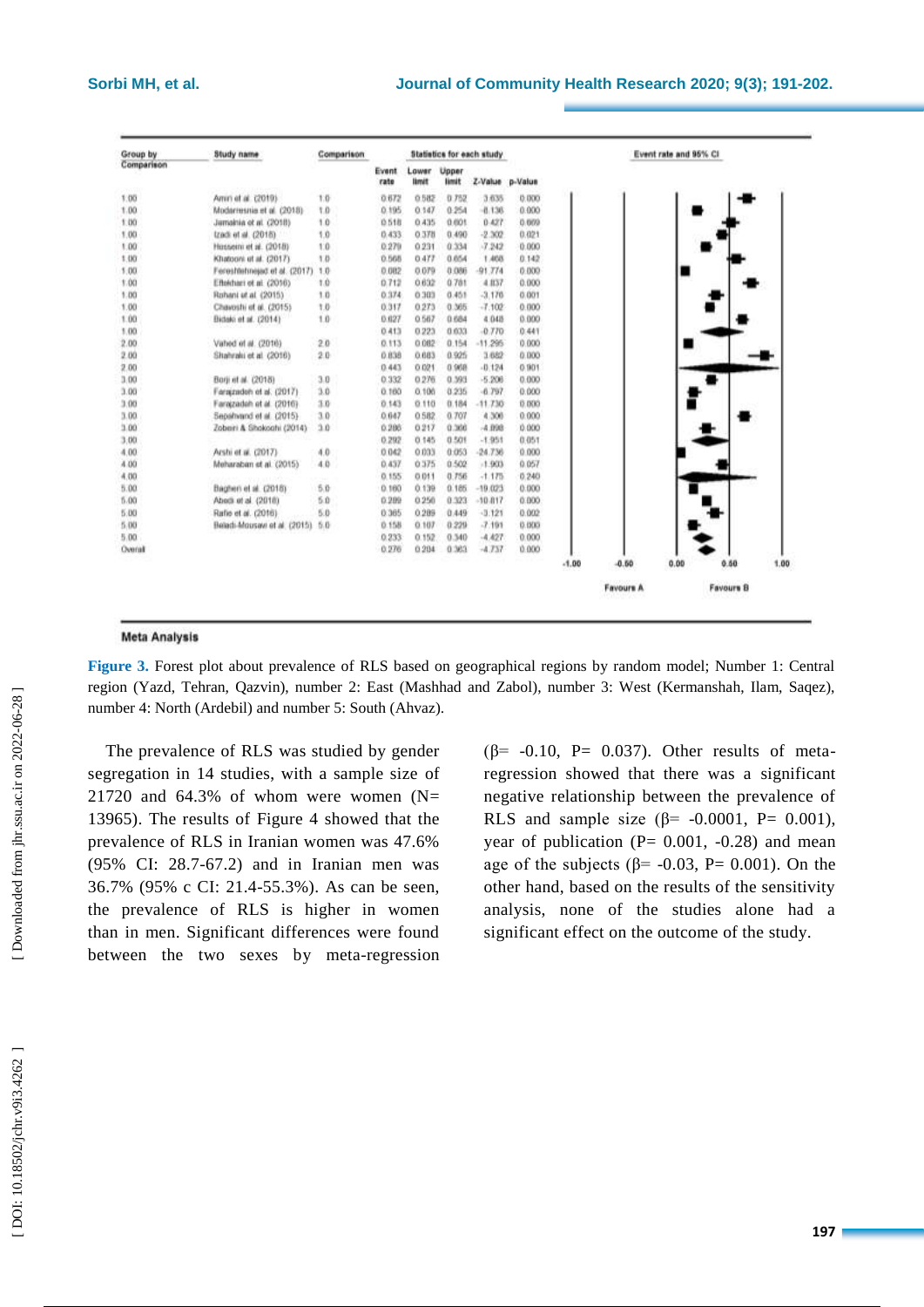| Group by<br>Comparison | Study name.                          | Comparison | Statistics for each study |                |                |                 |       |         | Event rate and 95% CI |      |                  |      |  |
|------------------------|--------------------------------------|------------|---------------------------|----------------|----------------|-----------------|-------|---------|-----------------------|------|------------------|------|--|
|                        |                                      |            | Event<br>rate             | Lower<br>limit | Upper<br>limit | Z-Value p-Value |       |         |                       |      |                  |      |  |
| 1.00                   | Aniiti et al. (2019):                | 1,000      | 0.750                     | 0.610          | 0.852          | 3.298           | 0.001 |         |                       |      |                  |      |  |
| 1.00                   | Janaina (2018)                       | 1.000      | 0.563                     | 0.462          | 0.658          | 1.222           | 0.222 |         |                       |      |                  |      |  |
| 1.00                   | Izadi et al. (2018).                 | 1.000      | 0.415                     | 0.353          | 0.480          | $-2.566$        | 0.010 |         |                       |      |                  |      |  |
| 3.00                   | Hossemi et al. (2018)                | 1.000      | 0.296                     | 0.236          | 0.369          | $-5.964$        | 0.000 |         |                       |      |                  |      |  |
| 1.00                   | Khatooni et al. (2017)               | 1.000      | 0.550                     | 0.440          | 0.055          | 0.893           | 0.372 |         |                       |      |                  |      |  |
| 1.00                   | Fereshlehneiad et al. (2017)         | 1.000      | 0.086                     | 0.082          | 0.001          | $-74.673$       | 0.000 |         |                       |      |                  |      |  |
| 1.00                   | Faragondoh et al. (2016)             | 1.000      | 0.201                     | 0.146          | 0.271          | $-0.909$        | 0.000 |         |                       |      |                  |      |  |
| 1.00                   | Rafia at al. (2016)                  | 1.000      | 0.406                     | 0.294          | 0.530          | $-1.491$        | 0.136 |         |                       |      |                  |      |  |
| 1.00                   | Eftekhan et al. (2016)               | 1.000      | 0.870                     | 0.752          | 0.937          | 4.700           | 0.000 |         |                       |      |                  |      |  |
| 1.00                   | Shahraki et al. (2016)               | 1.000      | 0.857                     | 0.573          | 0.964          | 2.346           | 0.019 |         |                       |      |                  |      |  |
| 1.00                   | Sepahvand et al. (2015)              | 1.000      | 0.778                     | 0.676          | 0.853          | 4.783           | 0.000 |         |                       |      |                  |      |  |
| 1.00                   | Roham of al. (2015).                 | 1.000      | 0.400                     | 0.285          | 0.528          | $-1.539$        | 0.124 |         |                       |      |                  |      |  |
| 1.00                   | Chavoshi et al. (2015)               | 1.000      | 0.474                     | 0.391          | 0.558          | $-0.602$        | 0.547 |         |                       |      |                  |      |  |
| 1.00                   | Beladi-Mousavi et al. (2015)         | 1,000      | 0.183                     | 0:105          | 0.302          | $-4.478$        | 0.000 |         |                       |      |                  |      |  |
| 1.00                   |                                      |            | 0.476                     | 0.287          | 0.672          | $-0.229$        | 0.819 |         |                       |      |                  |      |  |
| 2.00                   | Amin' et al. 1 (2019)                | 2.000      | 0.618                     | 0.499          | 0.725          | 1922            | 0.055 |         |                       |      |                  |      |  |
| 2.00                   | Janama 1 (2018).                     | 2000       | 0.415                     | 0.276          | 0.569          | $-1.088$        | 0.277 |         |                       |      |                  |      |  |
| 200                    | Izadi et al. 1 (2018)                | 2.000      | 0.493                     | 0.379          | 0.608          | $-0.119$        | 0.906 |         |                       |      |                  |      |  |
| 2.00                   | Hosseini et al. 1 (2018).            | 2.000      | 0.248                     | 0.176          | 0.337          | $-5.007$        | 0.000 |         |                       |      |                  |      |  |
| 2.00                   | Khalponi et al. 1 (2017).            | 2.000      | 0.005                     | 0.444          | 0.740          | 1.268           | 0.398 |         |                       |      |                  |      |  |
| 2.00                   | Fereshlehnejad et al. 1(2017)        | 2.000      | 0.075                     | 0.069          | 0.081          | $-53.245$       | 0.000 |         |                       |      |                  |      |  |
| 2.00                   | Faraizadeh et al. 1 (2016).          | 2.000      | 0.094                     | 0.060          | 0.145          | $-9.137$        | 0.000 |         |                       |      |                  |      |  |
| 2.00                   | Rafia et al. 1 (2016).               | 2.000      | 0.329                     | 0.231          | 0.444          | $-2.865$        | 0.004 |         |                       |      |                  |      |  |
| 200                    | Eflekhari et al. 1 (2016)            | 2.000      | 0.612                     | 0.505          | 0.709          | 2.043           | 0.041 |         |                       |      |                  |      |  |
| 2.00                   | Shahraki et al. 1 (2016)             | 2.000      | 0.826                     | 0.618          | 0.933          | 2.832           | 0.005 |         |                       |      |                  |      |  |
| 2.00                   | Sepatwand et al. 1 (2015)            | 2.000      | 0.566                     | 0.482          | 0.647          | 1.539           | 0.124 |         |                       |      |                  |      |  |
| 2.00                   | Rohani et al. 1 (2015)               | 2.000      | 0.359                     | 0.273          | 0.456          | $-2.818$        | 0.005 |         |                       |      |                  |      |  |
| 2.00                   | Chavoshi et al. 1 (2015)             | 2.000      | 0.237                     | 0.189          | 0.292          | $-0.057$        | 0.000 |         |                       |      |                  |      |  |
| 2.00                   | Beladi-Mousavi et al. 1 (2015) 2 000 |            | 0.139                     | 0.079          | 0.234          | $-5.005$        | 0.000 |         |                       |      |                  |      |  |
| 2.00                   |                                      |            | 0.367                     | 0.214          | 0.553          | $-1.411$        | 0.158 |         |                       |      |                  |      |  |
| Owinal                 |                                      |            | 0.417                     | 0.291          | 0.554          | $-1.189$        | 0.235 |         |                       |      |                  |      |  |
| 23 E E .C              |                                      |            |                           |                |                |                 |       | $-1.00$ | $-0.50$               | 0.00 | 0.50             | 1.00 |  |
|                        |                                      |            |                           |                |                |                 |       |         |                       |      |                  |      |  |
|                        |                                      |            |                           |                |                |                 |       |         | <b>Favours A</b>      |      | <b>Favours B</b> |      |  |

#### **Meta Analysis**

**Figure 4.** Forest plot about prevalence of RLS based on gender segregation by random model; (women=1 and men=2)

## **Discussion**

The results of the meta -analysis in the present study obtained from 24 studies between 2014 and 2019 with a sample size of 26474, of which 65.9% were women showed that the prevalence of RLS in Iran was 32.9% (95% CI: 22.9 -44.7). The age range of the samples ranged from 15 to 75 years with a mean age of 52.34 years (95% CI: 46.09 -53.53). On the other hand, the prevalence of this disorder was 50% in hemodialysis patients, 35% in other patients, 25.7% in pregnant women, 20.2% in elderly and 13.8% in adults. In a meta-analysis study that investigated the prevalence of RLS in Iran between 2005 and 2015, Ghanei -Gheshlagh et al . (6) reported 30% of the total prevalence of RLS in 30 studies (95% CI: 23 -37) which is a high rate in a community and this result is in line with the results of the present study. However, in their study, Fereshtehnejad et al . (34) reported an average prevalence of RLS at 6% and reported that 6 out of every 1,000 Iranians have RLS . Compared to the World Report, the prevalence of the syndrome in North America and Europe is estimated to be between 5.5% and 11.6% and in the Asian population between 1% and 7.5% (48). Compared to results reported from similar studies elsewhere in the world, it should be noted that the prevalence of RLS in Iran is higher than in the rest of the world and it is severe.

Meta -regression results showed that there was a significant negative relationship between the prevalence of RLS and the sample size, year of publication, and mean age of the subjects. This means that the smaller the sample size, mean age, and publication of articles, the higher the prevalence of RLS in Iranian society. Abdi et al. (49) reported an 18.5% prevalence (95% CI: 16.05 -12.02) of RLS in Asian pregnant women and also found that there is no significant relationship between the prevalence of RLS in patients with the year of publication ( $p = 0.939$ ), sample size  $(p= 0.161)$  and mean age of the samples ( $p= 0.105$ ). In European and American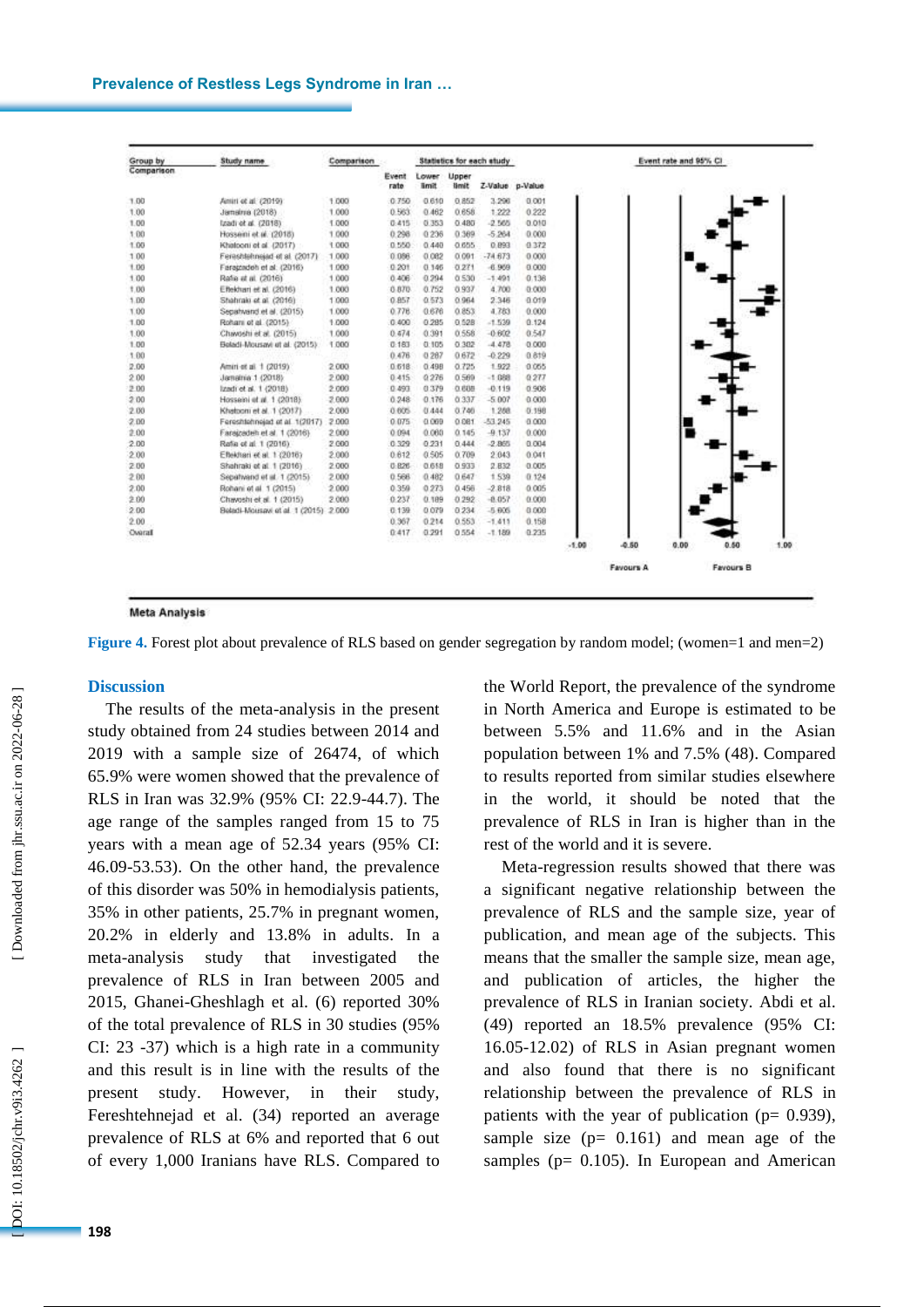societies , it has been reported that the prevalence of RLS in the general population increase with ag eing but in Asian countries, there have been no change s in the prevalence of this disorder with ag eing (49, 50).

The prevalence of RLS in Iranian women, in 14 studies with a sample size of 21720 that 64.3% of whom were women, was 47.6% (95% CI: 28.7 - 67.2) and was 36.7% in Iranian men (95% CI: 21.4 -55.3). As can be seen, the prevalence of RLS was higher in women than in men and based on meta -regression, the difference between the two sexes was statistically significant. That is, the prevalence of RLS has more to do with the female gender. Consistent with the data obtained, two significant studies in the world reported a higher prevalence of RLS in women than in men (16, 49). However, some studies have not reported a gender difference in the prevalence of this disorder (20, 51). On the other hand, the results of the prevalence of RLS by geographical regions show that the most prevalence of RLS was related to the East of Iran with 44.3% and the least prevalence of this disease related to the North of Iran with 15.5% and there was a significant difference between regions. The presence of racial differences, predisposing factors, environmental factors such as geographical location and sample size can lead to vast differences in the prevalence of RLS in various studies (52, 53), However, so far , no information has been obtained comparing the prevalence of RLS in different regions of Iran.

#### **Conclusion**

The aim of this study was to determine the prevalence and factors associated with RLS in Iran by meta -analysis. The results showed that the prevalence of RLS in Iran was 32.9%. That means out of every 100 Iranians, about 33 have RLS and the prevalence of this disorder in women is higher than in Iranian men. Therefore, early detection of the disorder, providing appropriate prevention and treatment strategies to reduce it in Iranian adults, especially women, is required .

## **Acknowledgments**

This article is part of a doctoral research project approved by the University of Urmia and funded by the Honorable Deputy of Research of Urmia University and has a code of ethics (IR.SSU.REC.1398.051) from Yazd Shahid Sadoughi University of Medical Sciences. So the authors have a great deal of gratitude and appreciation for these universities.

## **Author contribution**

M.H.S. conceived of the presented idea. A.I. developed the theory and performed the computations. M.H.S. and E.S. verified the analytical methods. M.H.S encouraged H.M. to investigate [a specific aspect] and supervised the findings of this work. All authors discussed the results and contributed to the final manuscript.

## **Conflict of Interest**

The authors declared no conflicts of interest.

## **References**

- 1. Alidosti M, Hemate Z, Reisi M. Relationship Between The Quality of Sleep and Restless Legs Syndrome Among The Hemodialysis Patients Admitted to Dialysis Centers in Chaharmahal and Bakhtiari During 2011. Feyz, Journal Of Kashan University of Medical Sciences. 2013; 17(1): 85 -90.
- 2. Kushida C, Martin M, Nikam P, et al. Burden of Restless Legs Syndrome on Health -Related Quality of Life. Quality of Life Research. 2007; 16(4): 617.
- 3. Lee HB, Ramsey CM, Spira AP, et al. Comparison of Cognitive Functioning Among Individuals with Treated Restless Legs Syndrome (RLS), Untreated RLS, and No RLS. The Journal of Neuropsychiatry and Clinical Neurosciences. 2014; 26(1): 87 -91.
- 4. Comella CL. Treatment of Restless Legs Syndrome. Neurotherapeutics. 2014; 11(1): 177 -187.
- 5. Winkelmann J, Prager M, Lieb R, et al. "Anxietas Tibiarum". Depression and Anxiety Disorders in Patients with Restless Legs Syndrome. Journal of Neurology. 2005; 252(1): 67 -71.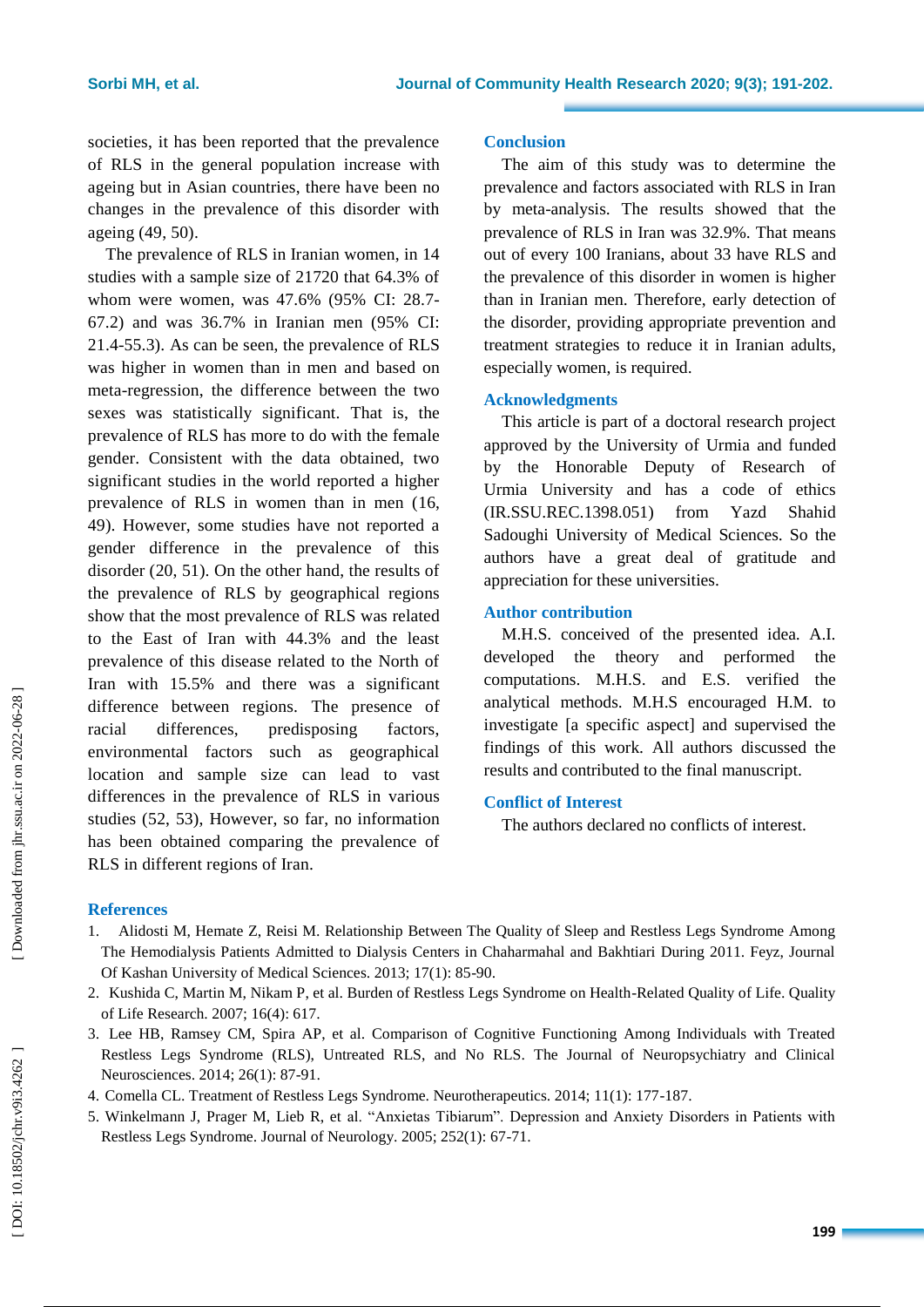#### **Prevalence of Restless Legs Syndrome in Iran …**

- 6. Gheshlagh RG, Farajzadeh M, Zarei M, et al. The Prevalence of Restless Legs Syndrome in Patients Undergoing Hemodialysis: A Systematic Review and Meta-Analysis Study. Basic and Clinical Neuroscience. 2017; 8(2): 105-112.
- 7. Kim JM, Kwon HM, Lim CS, et al. Restless Legs Syndrome in Patients on Hemodialysis: Symptom Severity and Risk Factors. Journal of Clinical Neurology. 2008;4(4):153 -157.
- 8. Cotter PE, T O'Keeffe S. Restless Leg Syndrome: Is It a Real Problem? Therapeutics and Clinical Risk Management. 2006; 2(4): 465.
- 9. Amiri MH, Bidaki R, Avazbakhsh MH, et al. Prevalence and Correlates of Restless Legs Syndrome in Chronic Renal Failure Patients Undergoing Hemodialysis. Koomesh. 2019; 21(3): 493 -497.
- 10. Izadi N, Malek M, Nabavi M. Prevalence of Restless Legs Syndrome and Its Related Factors in Patients with Multiple Sclerosis. Journal of Mazandaran University of Medical Sciences. 2018; 28(161): 127 -132. [Persian]
- 11. Giannaki CD, Hadjigeorgiou GM, Karatzaferi C, et al. Epidemiology, Impact, and Treatment Options of Restless Legs Syndrome in End -Stage Renal Disease Patients: An Evidence -Based Review. Kidney international. 2014; 85(6): 1275 -1282.
- 12. Winkelmann J. Genetics of Restless Legs Syndrome. Current Neurology and Neuroscience Reports. 2008; 8(3): 211 -216.
- 13. Rezvani F, Sayadnasiri M, Rezaei O. Restless Legs Syndrome in Patients Infected with Helicobacter Pylori. Neurological Research. 2018; 40(7): 583 -587.
- 14. Terzi H, Terzi R, Zeybek B, et al. Restless Legs Syndrome is Related to Obstructive Sleep Apnea Symptoms During Pregnancy. Sleep and Breathing. 2015; 19(1): 73 -78.
- 15. Lesage S, Earley CJ. Restless Legs Syndrome. Current Treatment Options in Neurology. 2004; 6(3): 209 -219.
- 16. Innes KE, Selfe TK, Agarwal P. Prevalence of Restless Legs Syndrome in North American and Western European Populations: A Systematic Review. Sleep Medicine. 2011; 12(7): 623-634.
- 17. Eckeli AL, Gitaí LLG, Dach F, et al. Prevalence of Restless Legs Syndrome in The Rural Town of Cassia Dos Coqueiros in Brazil. Sleep Medicine. 2011; 12(8):762 -767.
- 18. Nomura T, Inoue Y, Kusumi M, et al. Prevalence of Restless Legs Syndrome in a Rural Community in Japan. Movement Disorders: Official Journal of The Movement Disorder Society. 2008; 23(16): 2363 -2369.
- 19. Chen NH, Chuang LP, Yang CT, et al. The Prevalence of Restless Legs Syndrome in Taiwanese Adults. Psychiatry and Clinical Neurosciences. 2010; 64(2): 170 -178.
- 20. Jamalnia S. Investigating Restless Leg Syndrome and Its Severity in Nursing Students. Nursing Development in Health. 2018; 8(20): 25 -30.
- 21. Hosseini H, Safavi 2 M, Fesharaki M. Relationship Between Hypertension and Restless Legs Syndrome in Patients with Cardiovascular Diseases. Iranian Journal of Rehabilitation Research in Nursing (IJRN). 2018; 4(3): 47-53. [Persian]
- 22. Molahosseini S, Mohammadzadeh S, Kamali P, et al. Frequency of Sleep Disorder and Restless Legs Syndrome in Patients Referring to Hemodialysis Units in University Hospitals in Tehran in 2003. Medical Science Journal of Islamic Azad Univesity Tehran Medical Branch. 2005; 15(1): 27 -30. [Persian]
- 23. Farajzadeh M, Hosseini M, Ghanei -Gheshlagh R, et al. Investigating the Association Between Restless Leg Syndrome and Depression in Elderly. Iranian Journal of Rehabilitation Research in Nursing. 2016; 2(3): 18 -26. [Persian]
- 24. Lee HB, Hening WA, Allen RP, et al. Restless Legs Syndrome is Associated with DSM-IV Major Depressive Disorder and Panic Disorder in The Community. The Journal of Neuropsychiatry and Clinical Neurosciences. 2008; 20(1): 101 -105.
- 25. Marzband R, Hosseini SH, Hamzehgardeshi Z, et al. Attitude of Nurses and Nursing Students to Spiritual Care in Iran: A Systematic Review and Meta -Analysis. Journal of Mazandaran University of Medical Sciences. 2019; 29(173): 153 -163. [Persian]
- 26. Von Elm E, Altman DG, Egger M, et al. The Strengthening the Reporting of Observational Studies in Epidemiology (STROBE) Statement: Guidelines for Reporting Observational Studies. International Journal of Surgery. 2014; 12(12): 1495 -1499.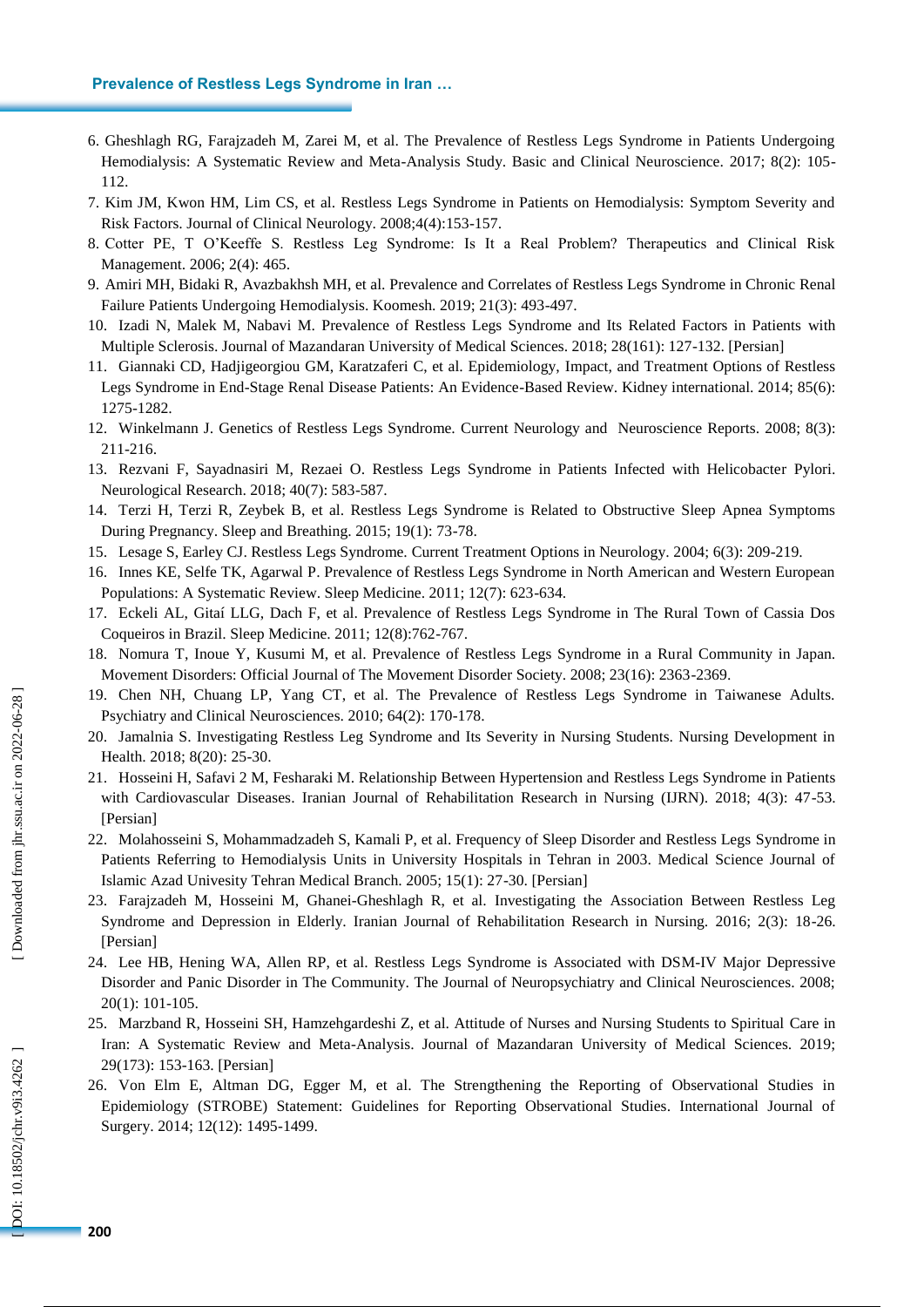- 27. Borenstein M, Hedges LV, Higgins JP, et al. A Basic Introduction to Fixed ‐Effect and Random ‐Effects Models for Meta ‐Analysis. Research Synthesis Methods. 2010; 1(2): 97 -111.
- 28. Azami M, Sayehmiri K. Prevalence of Diabetes Mellitus in Iranian Patients with Thalassemia Major: A Systematic Review and Meta -Analysis. Journal of Mazandaran University of Medical Sciences. 2016; 26(141): 192 -204. [Persian]
- 29. Modarresnia L, Golgiri F, Madani NH, et al. Restless Legs Syndrome in Iranian People with Type 2 Diabetes Mellitus: the Role in Quality of Life and Quality of Sleep. Journal of Clinical Sleep Medicine. 2018; 14(2): 223 -228.
- 30. Bagheri R, Abedi P, Mousavi P, et al. The Prevalence of Restless Legs Syndrome and Its Relationship with Demographic Characteristics and Medical Disorders in Postmenopausal Iranian Women. Health Care for Women International. 2018; 39(12): 1317 -1325.
- 31. Borji M, Molavi S, Tarjoman A, et al. Relationship Between Hypertension and Restless Leg Syndrome in Elderly Population in Ilam. Annals of Tropical Medicine & Public Health-Special. 2018; 3(3): 52-68.
- 32. Abedi P, Bagheri R, Qorbani M, et al. Is There a Relationship Between Restless Legs Syndrome and Medical Problems in Pregnant Women? A Cross -Sectional Study in Iran. Acta Neurologica Belgica. 2018;7(12):1 -6.
- 33. Khatooni M, Samiee -Siboni F, Alimoradi Z, et al. Is Sleep Quality Associated with Restless Legs Syndrome in Patients Suffering from Multiple Sclerosis? Shiraz E -Medical Journal. 2017; 18(10): 1 -6.
- 34. Fereshtehnejad S -M, Rahmani A, Shafieesabet M, et al. Prevalence and Associated Comorbidities of Restless Legs Syndrome (RLS): Data From a Large Population-Based Door-To-Door Survey on 19176 Adults in Tehran, Iran. Plos One. 2017; 12(2): 1 -15.
- 35. Farajzadeh M, Ghanei -Gheshlagh R, Zarei M, et al. Investigating the Association Between Hypertension and Restless Legs Syndrome in Elderlies of Saqqez City in 2016. Iranian Journal of Rehabilitation Research in Nursing. 2017; 3(3): 48 -55. [Persian]
- 36. Arshi S, Sadeghniiat -Haghighi K, Najafi A, et al. The Prevalence of Restless Leg Syndrome in North -West of Iran. Sleep Medicine. 2017; 40(6): 18 -19.
- 37. Vahed A, Kordi M, Rezaeitalab F, et al. Relationship Between Pre -Eclampsia and Restless Legs Syndrome: A Case-Control Study. Journal of Mazandaran University of Medical Sciences. 2016; 26(136): 26-35. [Persian]
- 38. Rafie S, Jafari M, Azizi M, et al. Restless Legs Syndrome in Hemodialysis Patients. Saudi Journal of Kidney Diseases and Transplantation. 2016; 27(2): 326 -330.
- 39. Eftekhari A, Nasiriani K, Mirzaei S, et al. Predictive Factors of Restless Leg Syndrome in Hemodialysis Patients. Journal of Renal Injury Prevention. 2016; 5(2): 89 -93.
- 40. Shahraki -Moghaddam E, Arbabisarjou A, Shahraki -Vahed A, et al. Relationship between Chemical Parameters and Restless Legs Syndrome in Hemodialysis Patients of Zabol City. Der Pharmacia Lettre Scholars Research Library. 2015; 7(11): 313 -317.
- 41. Sepahvand E, Daneshmandi M, Jalali R, et al. The Correlation Between Restless Leg Syndrome and Sleep Disorders Among Hospitalized Patients with Acute Coronary Syndrome. Journal of Critical Care Nursing. 2015; 8(2): 95 -102.
- 42. Rohani M, Aghaei M, Jenabi A, et al. Restless Legs Syndrome in Hemodialysis Patients in Iran. Neurological Sciences. 2015; 36(5): 723 -727.
- 43. Chavoshi F, Einollahi B, Sadeghniat Haghighi K, et al. Prevalence and Sleep Related Disorders of Restless Leg Syndrome in Hemodialysis Patients. Nephro -Urology Monthly. 2015; 7(2): 1 -6.
- 44. Meharaban Z, Yahya S, Sadegniiat K. Restless Legs Syndrome During Pregnancy and Preterm Birth in Women Referred to Health Centers of Ardabil. Iranian Red Crescent Medical Journal. 2015; 17(12): 1 -6.
- 45. Beladi -Mousavi SS, Jafarizade M, Shayanpour S, et al. Restless legs Syndrome: Associated Risk Factors in Hemodialysis Patients. Nephro -Urology Monthly. 2015;7(6):1 -5.
- 46. Zobeiri M, Shokoohi A. Restless Leg Syndrome in Diabetics Compared with Normal Controls. Sleep Disorders. 2014; 20(14): 1 -4.
- 47. Bidaki R, Dabestani -Tafti T, Mirhosseni H, et al. Prevalence of Restless Leg Syndrome and Related Factors in Patients Under Chronic Hemodialysis. Zahedan Journal of Research in Medical Sciences. 2014; 16(9): 95.
- 48. Koo BB. Restless Leg Syndrome Across the Globe: Epidemiology of the Restless Legs syndrome/Willis -Ekbom Disease. Sleep Medicine Clinics. 2015; 10(3): 189 -205.